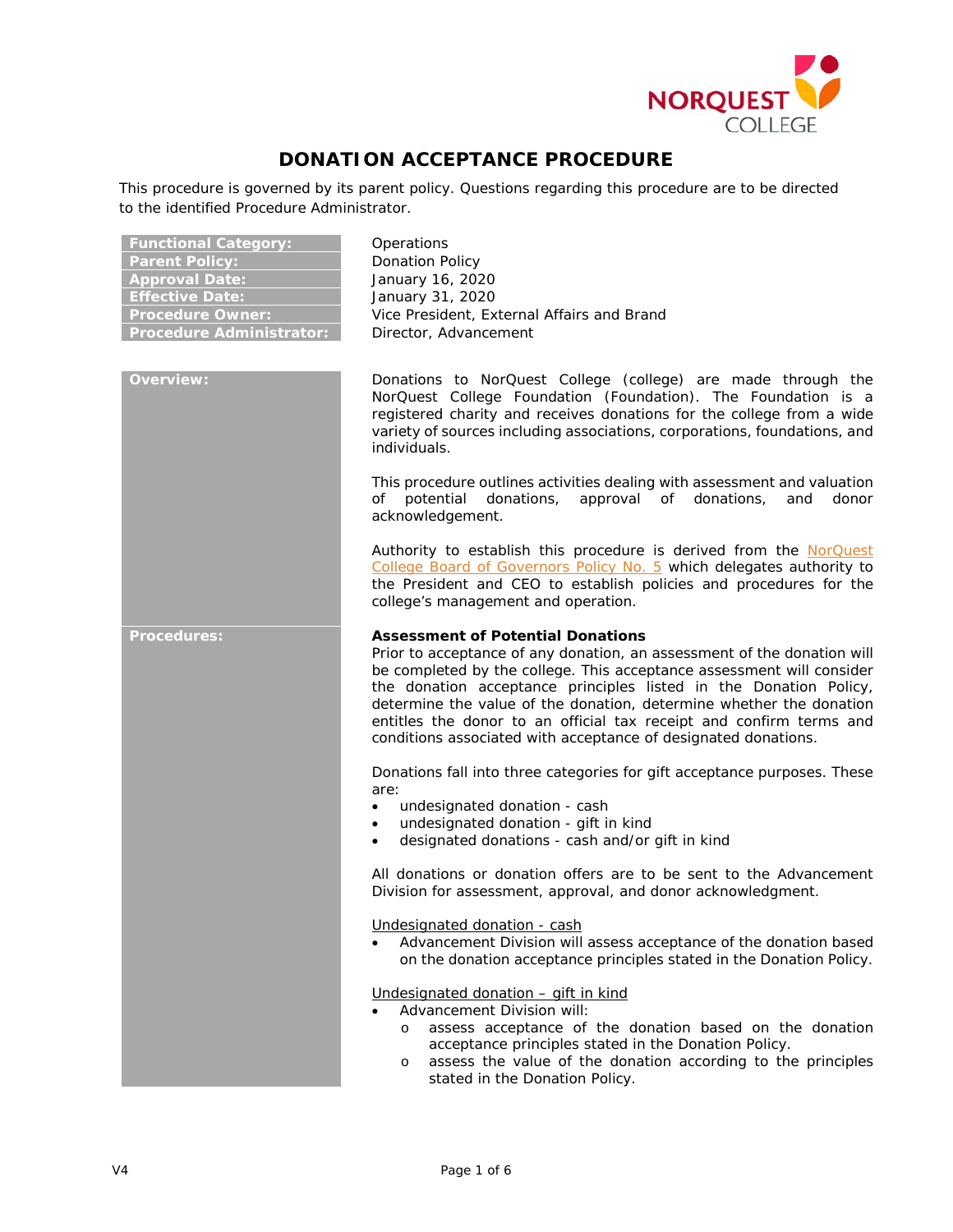

- o determine the impact of the donation on the college including operating costs and liability implications.
- o determine whether the donation qualifies for a charitable tax receipt or a non-tax receipt.

#### Designated Donations

- The Advancement Division will:
	- o ensure that written information regarding the designation of the donation has been received.
	- o assess acceptance of the donation based on the donation acceptance principles stated in the Donation Policy.
	- o assess the value of the donation according to the principles stated in the Donation Policy.
	- o determine, in consultation with the division benefiting from the donation and other affected divisions or Executive office, the impact of the donation on the college including operating costs and liability implications.
	- o determine whether the donation qualifies for a charitable tax receipt or non-tax receipt.
- Where a donation does not qualify or fully qualify for a charitable tax receipt, the Advancement Division will confirm with the donor whether the donor wishes to proceed with the donation.
- Where a donor accepts the terms of the donation, the Advancement Division will provide a recommendation regarding acceptance of the donation, to the individual indicated in the Designated Donation Approval Authorization Table. (page 4)

## **Valuation of Gift in Kind Donations**

Valuation of gift in kind donations is an important consideration in the decision for a donor making a donation and expecting a charitable tax receipt and for the college in considering acceptance of a donation.

The value of gift in kind donations will be based on the following appraisal guidelines and assessment and valuation considerations.

#### Appraisal Guidelines

Where a donation does not qualify for a charitable tax receipt, the value of the donation will be determined at fair market valuation as agreed by the donor and the college.

Where a donation qualifies for a charitable tax receipt, the fair market value of the donation must be established before an official donation receipt can be issued and is to be determined as follows.

#### *General*

The Canada Revenue Agency (CRA) requires satisfactory evidence of fair market value of a donation and accepts appraisals performed by qualified individuals<sup>[1](#page-1-0)</sup> for donations eligible for charitable tax receipts.

#### *Donations valued at less than \$1,000*:

• Appraisal is either conducted by a qualified independent appraiser or by a college employee that is qualified to appraise the donation.

<span id="page-1-0"></span><sup>&</sup>lt;sup>1</sup> Canada Revenue Agency Summary Policy reference number CSP-F07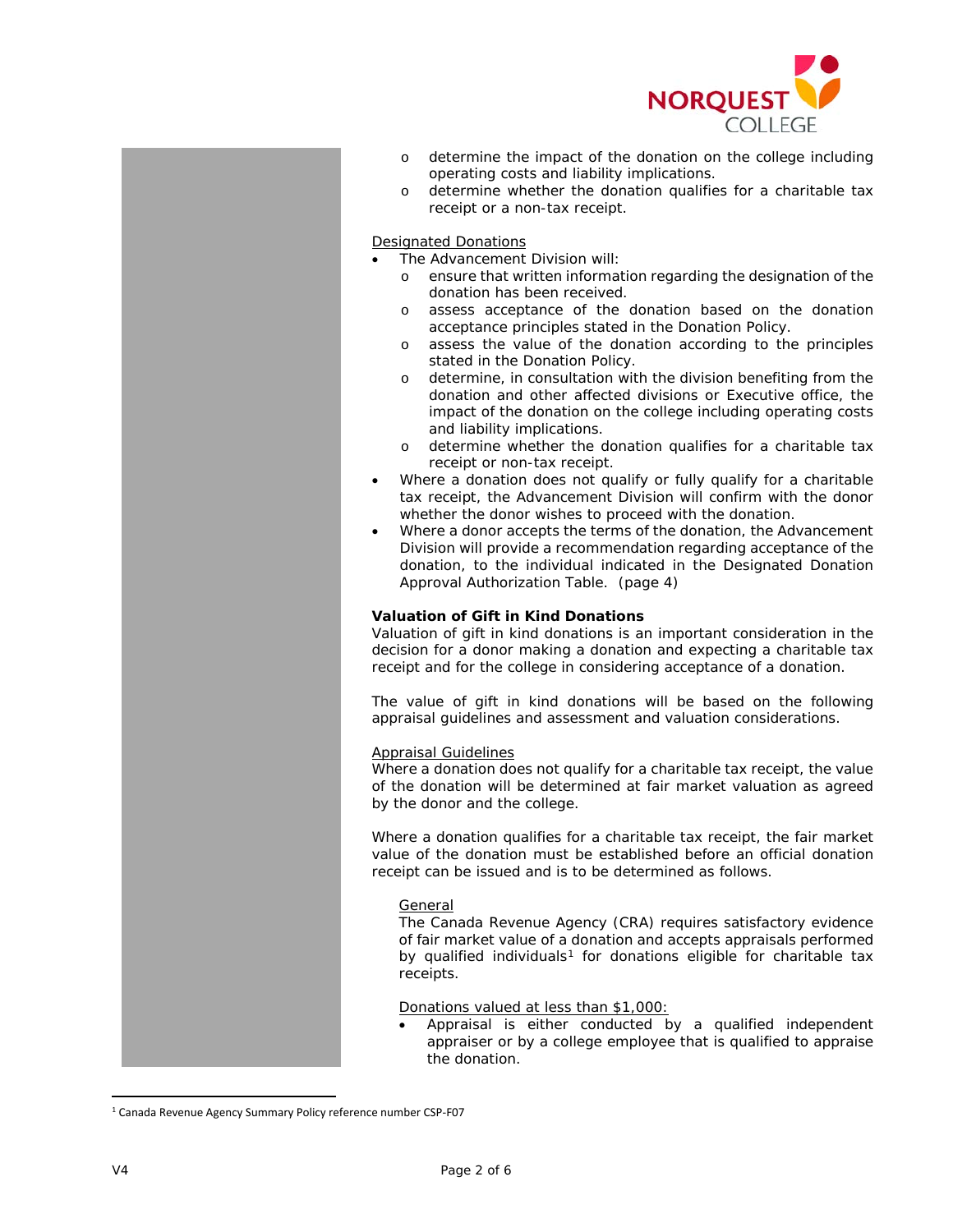

#### *Donations valued at \$1,000 or over*:

• Appraisal is to be conducted by a qualified independent appraiser.

# Additional Assessment and Valuation Considerations

## *Gift in Kind Donations General*

- Facilities is to be consulted where there are potential environmental liabilities associated with the donation.
- Business and Financial Services Division is to be consulted regarding donations of real property, royalty agreements, and securities.
- The applicable Division is to be consulted regarding donations of patents, licenses, and other forms of intellectual property.
- The Vice President, External Affairs and Brand is to be consulted when a donation is received from an organization providing services or perceived to be providing services to the college or with which the college is connected in any manner.
- Advancement Division will consult with the college insurer regarding potential insurance implications with accepting a donation.
- Advancement Division may engage other resources, including legal counsel, to assist as required in assessing valuation, evaluation of risk, or other matters as appropriate for the circumstance.

## *Real Estate*

- An environmental assessment of the property is to be commissioned by the college to determine if there is a liability or other risk to the college in accepting the donation. Following the principles of the Donation Policy, the donor will pay all costs associated with the assessment.
- Other implications and costs should also be considered including but not limited to zoning, marketability, current and future use, and potential cash flow.

## *Public and Private Securities*

- A gift of securities is a gift in kind.
- An official donation receipt for the fair market value of the securities will reflect the date the transfer of ownership takes place.
- The donor will be instructed to have their broker transfer the securities to the college's broker.
	- o The preferred method of for transfer of publicly traded securities is by an electronic transfer.

#### **Special Situations**

The following special situations have been identified for informational purposes.

#### Documented Planned Gifts

A Planned Gift will be recognized as a future gift once the initial details are included in a Letter of Intent with the donor.

- The Letter of Intent will identify the type of gift, how the gift is to be used and how the donor should be recognized.
- Once a completed Letter of Intent is received by the Advancement Office, recognition and acknowledgement of the future gift will occur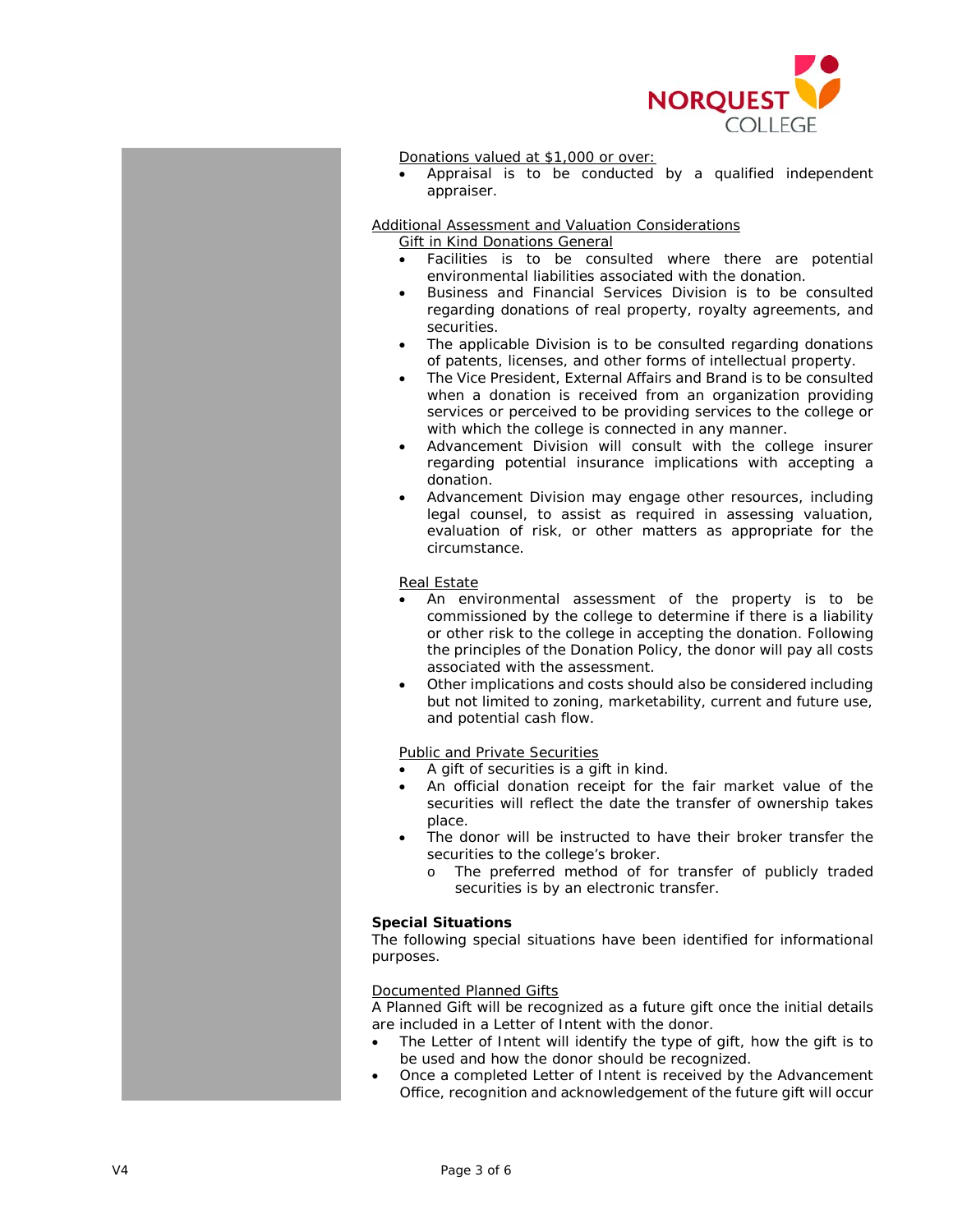

as outlined in the Letter of Intent and in accordance with other areas of this procedure.

#### Bequests by Will

The college is notified by the person administering the will that there is a Bequest naming the college or the Foundation.

- Advancement Division is to receive all correspondence and documents associated with the bequest.
- An evaluation of the bequest will be undertaken by the college.
- The fair market value of a bequest is generally determined as at the date of death.

#### Donations of Life Insurance

- Advancement Division will prepare an agreement to confirm the terms of the donation.
- A copy of the life insurance policy will be obtained to confirm that the college has been designated as the beneficiary and owner of the policy.
- Where a policy is not fully paid, arrangements are to be made to obtain annual written notices of premium payments from the life insurance company.
- Where it is determined that premium payments have not been made, the Advancement Division will assess the financial liability to the college and make a recommendation to the Vice President, External Affairs and Brand, to either pay the outstanding premiums or to cash in the policy.
- The value of the donation will be determined on a basis appropriate with the circumstances and at a fair market value as required by the Income Tax Act.

## Charitable Trusts

The college recommends that donors consult a lawyer or financial advisor before establishing a trust. The college retains the right to decline a gift not involving professional counsel.

The following guidelines govern acceptance of a charitable trust:

• A trust may be established with cash, securities or real estate.

## **Donation Approval**

#### Undesignated Donation – Approval

The Director, Advancement approves acceptance of all non-conditional donations.

#### *Additional approval requirement*

Any undesignated gift in kind donation which, in the opinion of the Director, Advancement:

- exposes the college to an uncertain and potentially significant risk,
- is precedent setting or involves sensitive issues including but not limited to legal, social, or other matters,

will be escalated for approval to:

- the Vice President, External Affairs and Brand where the value does not exceed \$499,999, and to
- the President and CEO where the value is \$500,000 or more.

## Designated Donation Approval

Designated donations (cash and/or gift in kind) require acceptance approval as follows: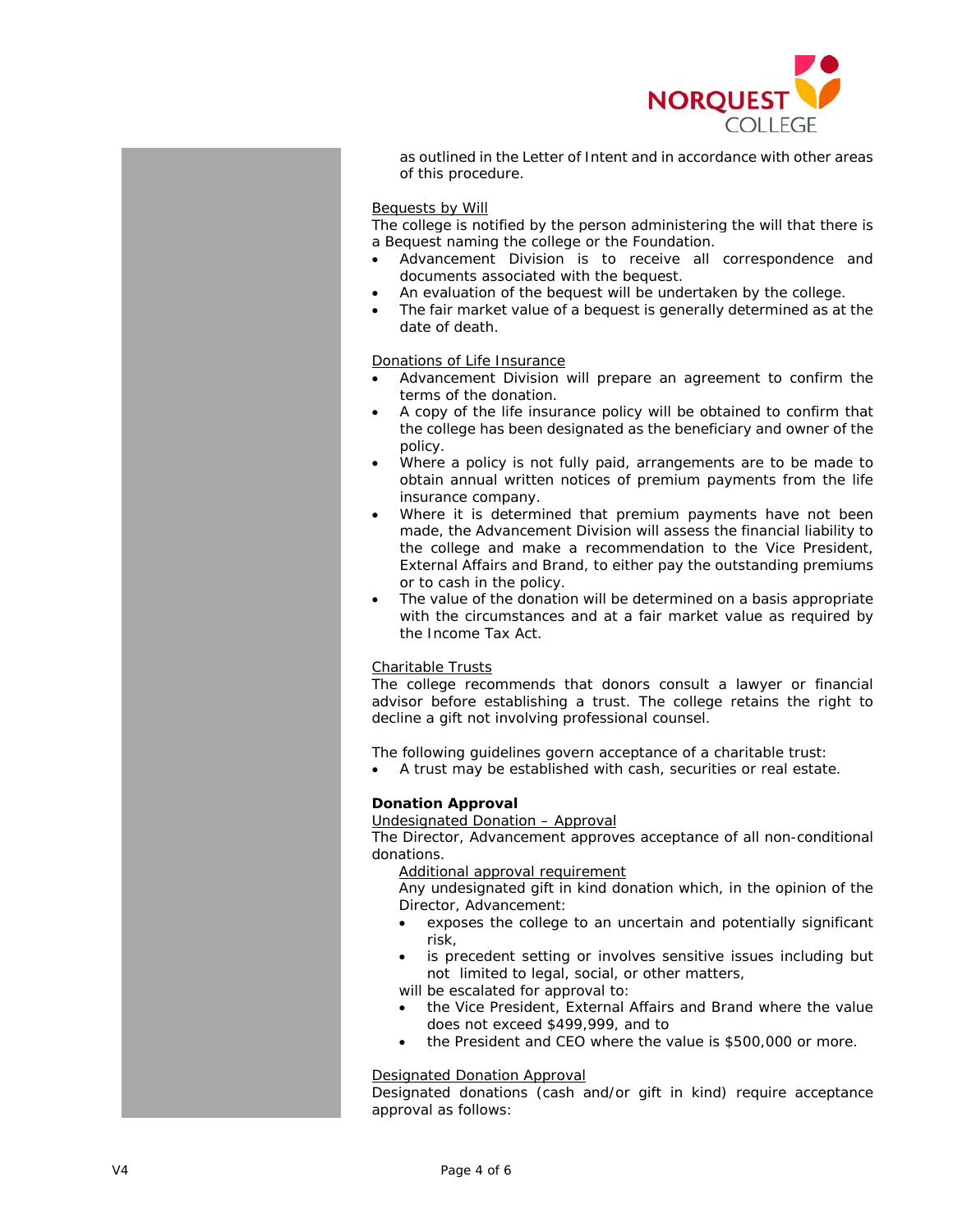

| Designated Donation Approval Authorization Table |
|--------------------------------------------------|
|--------------------------------------------------|

| <b>Donation Amount</b> | <b>Required Signature</b>                     |
|------------------------|-----------------------------------------------|
| \$500,000 and over     | President and CEO                             |
| $$100.000 - $499.999$  | Vice President, External Affairs<br>and Brand |
| Up to \$100,000        | Director, Advancement                         |

#### **Donation Acknowledgement**

Acknowledgement for accepted or rejected donations will be coordinated by the Advancement Division. The Advancement Division in consultation with the recipient faculty, division, or department will determine the notification method to the donor.

No actions should take place which might be interpreted as acceptance or rejection of a donation until the decision to accept or reject a donation has been made and communicated to the donor.

The Advancement Division will maintain all donation acknowledgement records.

#### Official Income Tax Receipt

For qualified donations, an official income tax receipt (charitable tax receipt) for a donation will be issued based on the donation acceptance principles stated in the Donation Policy, and following the receipting guidelines outlined in the Donation Receipting Procedure.

**Definitions: Designated Donation**: a donation to the college where the donor has specified the program and/or purpose to which the donation is to be directed.

> **Donation**: a voluntary transfer of property without valuable consideration to the donor. In order for a gift to qualify for a charitable tax receipt the following three conditions must be satisfied:

- some property, usually cash, is transferred by the donor to the college,
- the transfer is voluntary, and
- the transfer is made without expectation of return.

In alignment with Canada Revenue Agency (CRA) guidelines: it may be permissible for donors to received recognition for their gift, including donor wall listing, signage and plaques, or naming opportunities for buildings, displays, education programs, etc.

Donations can be in many forms including: cash, gift in kind, planned gift, and endowment.

**Endowment**: a restricted donation made to the college where the capital value is invested, and the annual investment income is used for a specified educational purpose. All cash or property gifted to the college for the purposes of an endowment fund becomes the property of the college. The principal of the endowed fund is retained, administered, and managed by the college in accordance with its investment policy. Endowed funds generally are meant to exist in perpetuity.